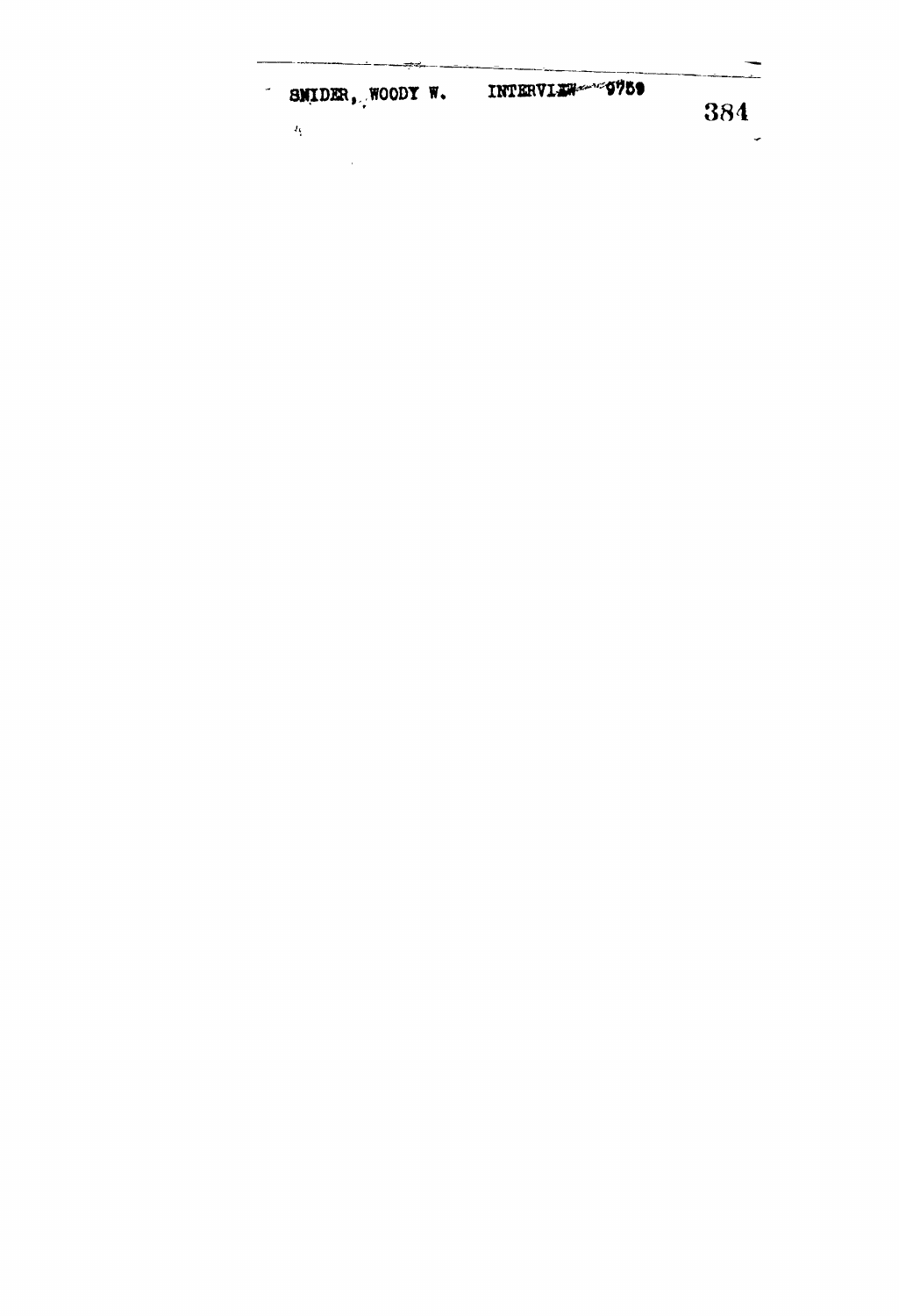|                                                                                                                                                      | $-8-$                         |                                             |                  |
|------------------------------------------------------------------------------------------------------------------------------------------------------|-------------------------------|---------------------------------------------|------------------|
|                                                                                                                                                      | <b><i>DIOGRAPHY FORM</i></b>  | Form $A - (S - 149)$                        |                  |
|                                                                                                                                                      | WORKS FROGRESS ADMINISTRATION |                                             | 385              |
|                                                                                                                                                      |                               | Indian-Pioneer History Project for Oklahoma |                  |
| SNIDER, WOODY W.                                                                                                                                     | <b>INTERVIEW.</b>             |                                             | 9759.            |
|                                                                                                                                                      |                               |                                             |                  |
|                                                                                                                                                      |                               |                                             |                  |
|                                                                                                                                                      |                               |                                             |                  |
| This report made on (date) <b>Ianuary 21</b>                                                                                                         |                               |                                             | 193 <sub>R</sub> |
|                                                                                                                                                      |                               |                                             |                  |
| 1. Name woody to suider.                                                                                                                             |                               |                                             |                  |
|                                                                                                                                                      |                               |                                             |                  |
| 3. Residence address (or location) 22 miles north of Warren, Oklahoma.                                                                               |                               |                                             |                  |
| 4. DATE OF BIRTH: Mo: h January Day B. Year 1888                                                                                                     |                               |                                             |                  |
|                                                                                                                                                      |                               |                                             |                  |
| 5. Place of birth ______ pore County, Arkansas.                                                                                                      |                               |                                             |                  |
|                                                                                                                                                      |                               |                                             |                  |
| 6. Name of Father Caprze M. Saider _____ Place of birth Arkangas.                                                                                    |                               |                                             |                  |
| Other information about father                                                                                                                       |                               | Self-educated man.                          |                  |
| Name of Mother                                                                                                                                       | Ala Pogars                    | Place of birth carry                        |                  |
| Other information about mother                                                                                                                       |                               |                                             |                  |
|                                                                                                                                                      |                               |                                             |                  |
|                                                                                                                                                      |                               |                                             |                  |
| lotes or complete narrative by the field worker dealing with the life and<br>story of the person interviewed. Refer to Manual for suggested subjects |                               |                                             |                  |
| and questions. Continue on blank sheets if necessary and attach firmly to                                                                            |                               |                                             |                  |
| this form. Number of sheets attached                                                                                                                 |                               | 11                                          |                  |
|                                                                                                                                                      |                               |                                             |                  |
|                                                                                                                                                      |                               |                                             |                  |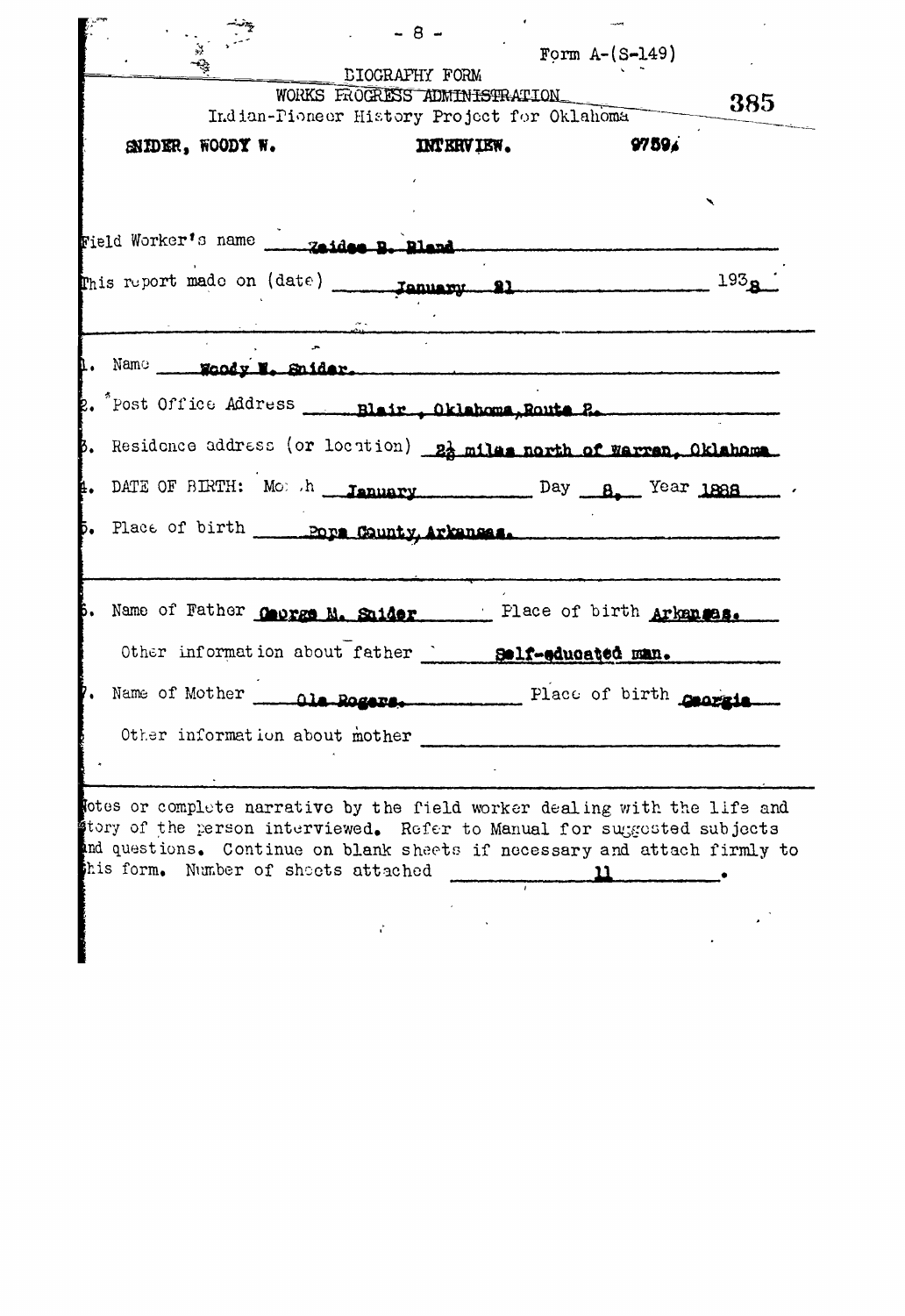**386**

**Zaidee B. Bland, Journalist. January 81, 1938.**

> **Interview with Woody W. Snider Blair, Oklahoma. Bom January 8, 1888 Father-George M. Saider.- Mother-Ola Rogers.**

**I was almost too small to know what it was all about** when Papa came home and told us he was moving to Indian Ter**ritory where an uncle lived. I had never seen a train in my life . We were all gotten ready and driven to town by some neighbor and boarded a train. It was a novel experi**ence for me and one full of awe. When the train stopped at . Canadian we got off and there was Uncle Bot to meet us. **He had a big wagon to which were hitched two horses. We were driven seven miles into the country to his homo.**

**Bis home consisted of a double log house with a porch built all aeroas the front and a lean-to, all across the back, the lean-to making the kitchen and store-room or pantry. There was a big fireplace in t e main room. There were plenty of big trees in the yard, for this was a timbered country.**

**The water supply was from a spring and there was an abundance. When we arrived it was in the winter. It was cold**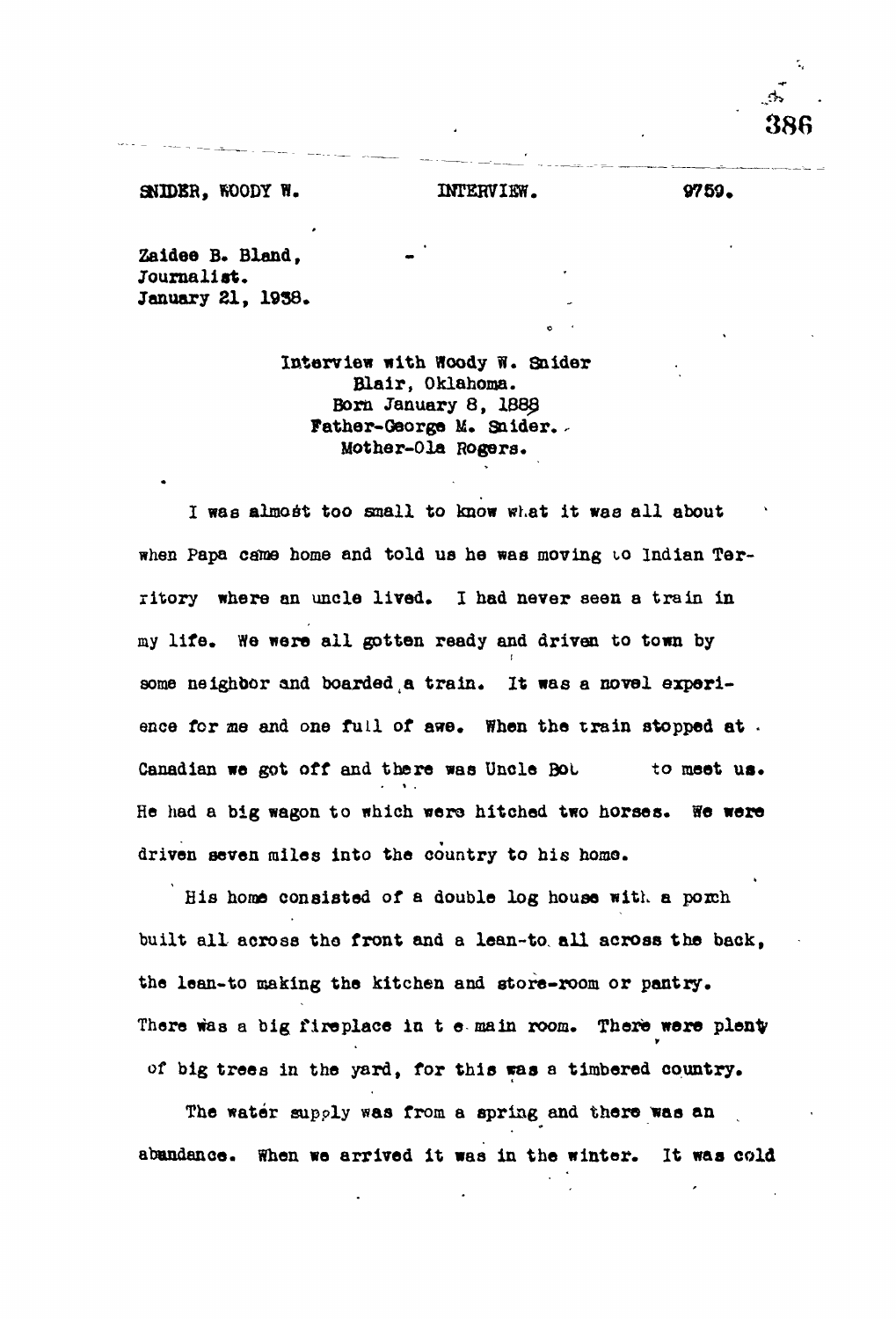387 *A i*

**\**

and my what things we did have to eat. Cooking was done with a skillet and lid on the fireplace. We did not have flour bread, pie or cakes except on Sunday but my the bread was good. Corn dodger and hoe cakes. We also had sweet potatoes baked in the ashes or in the skillet with the lid on, hode-made sorghum with ginger snaps made fresh every day.

- 2 -

The smoke-house was full of meat, lard, cured, hams and sausage', as well as the fresh back bones and spare-ribs of the latter kill. There were a lot of milk cows and milk and butter were in abundance. We also had hickory nuts and walnuts to be eaten around the fire every night. In the day time we hunted persimmons, black haws and red\*haws; & \*thought. we had arrived at the land of promise.

We only stayed here a few weeks, possibly through the Holidays, when Fapa came in one day and said; he had leased some land from an Indian and as soon as a house could be run. up we were moving into a home of our own. When we moved to this home it was in the little town of Enterprise in Haskell County. There was a sawmill near this town and our house was a boxed three-roum affair made from the rough lumber

bought at this sammill. We lived here many years. Pape was fl&tfttt there not belag a safceol, *m* **wlwa tal l of**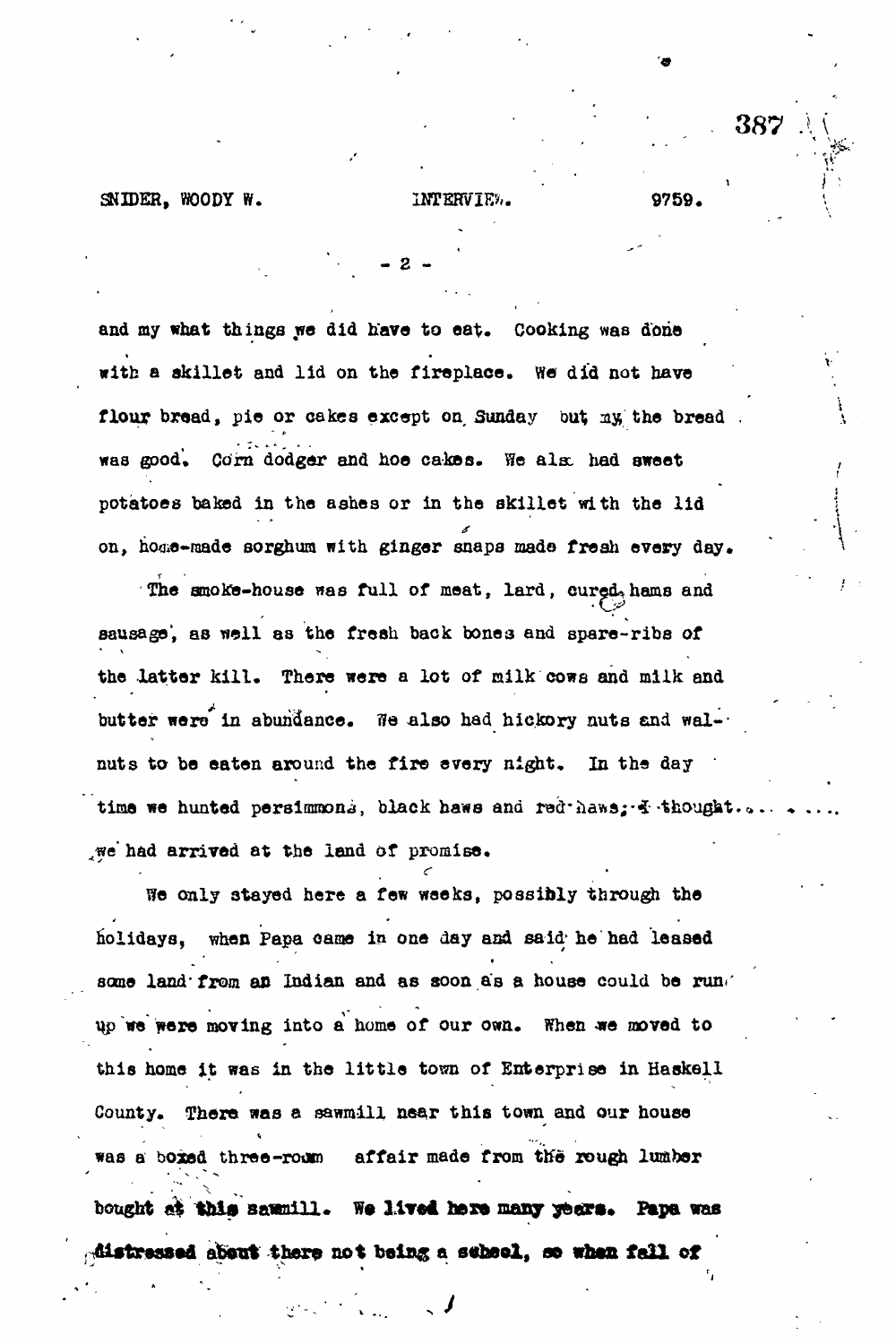## SHIDER, WOODY W. **INTERVIEW**

- 3 -

### 9759

**'i \***

the year came and he found that he had made an abundant crop he traded com for lumber at this little sammill. He bought the lumber that way and pat up a one-room school house and opened a subscription school. He charged five cents a day for each pupil who came. You were supposed to pay at t  $\epsilon$  end of each month and the days you were absent were counted off. You would be surprised how few absences ther© were,

It was a privilege to go to school in those days and *QV&zy* one wanted t& ge\* *tig* first school d^s. were in this school building. There had to be a well dug for  $\mathcal{S}_\mathcal{A}$  well dug for  $\mathcal{S}_\mathcal{A}$   $\mathcal{S}_\mathcal{A}$  . water was abundant and soft and in the well hung two immense was abundant and soft and soft and soft and soft and in the well hung two issemiwoden buckets-one on each end of the rope. It was lots of wooden buckets-cone on . Each end of the rope  $\mathcal{L}_\mathcal{D}$  is a lots of the rope  $\mathcal{L}_\mathcal{D}$ fun to draw the water from the well. This school building function to draw the water from the water from the water from the well- This school building the water from the  $\mathcal{L}_{\mathcal{A}}$  as a stochastic that satisfies that satisfies that satisfies that satisfies that satisfies that satisfies the middle of the house and burned wood. Each patron of the the middle of the house and burcad wood. Each patron of the school would donate a load of wood, but the big boys or Papa had to out it into stove lengths. This little school buildhad to cut it into stove lengths the store lengths  $\mathbb{R}^3$ ing was set right out in the woods and there were no paths through the woods from the woods from the school  $\mathcal{A}$ house for the children to walk in. Some of the children house for the children to walk: in the children to walk: in the children to walk: in the children to walk: in had to come five miles. Some of the men out an imnense log. hitched a yoke of oxen to this log and beginning at each of

**388**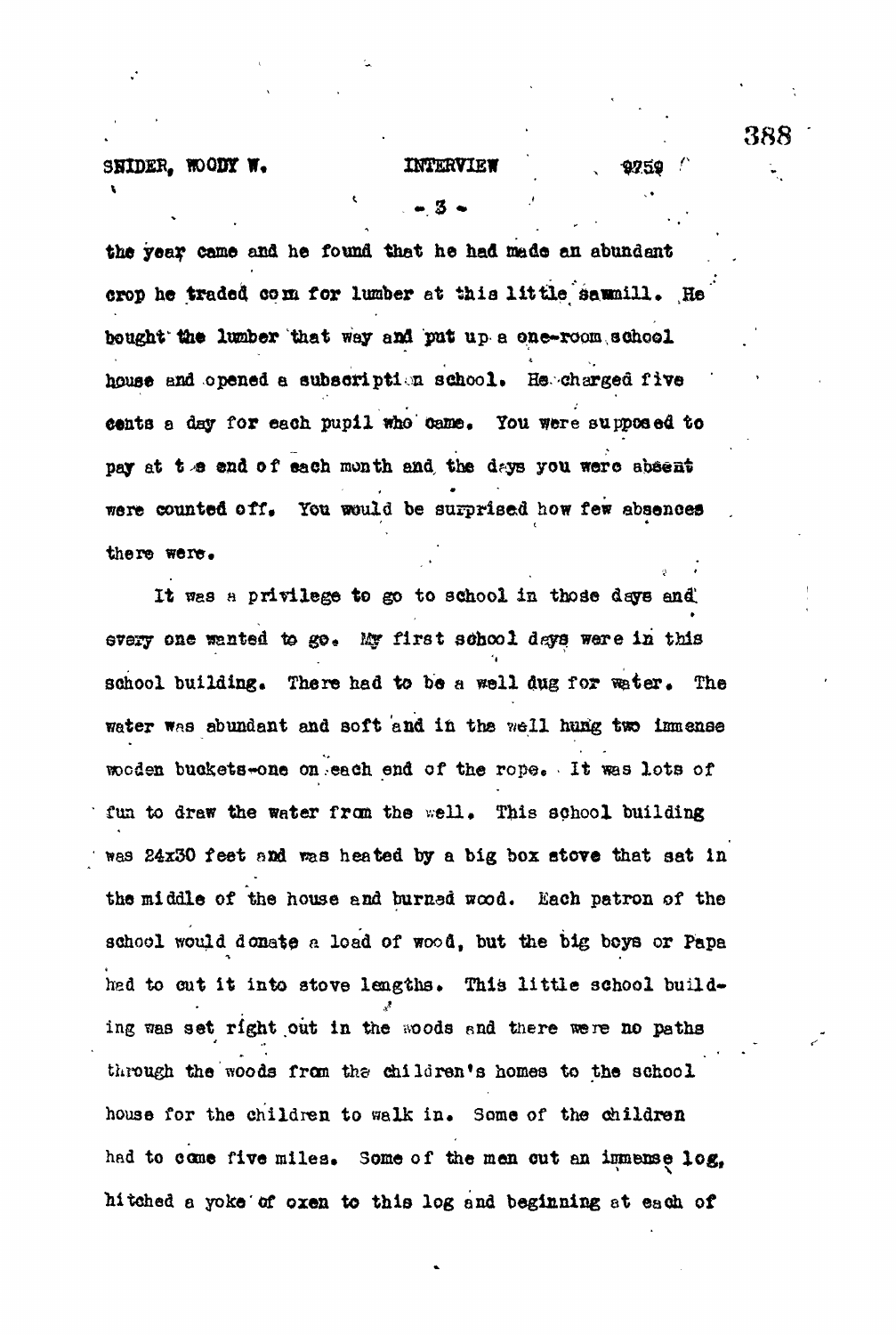**the houses they drug out a path to the sohool house so the** children would not get lost.

**1 remember one bad snowstorm, when the children who** lived the fartherest away got to school their feet were so cold that Papa had them to pull off their shoes and put their feet into a pan of cold water before he would let them come to the fire, to prevent frost bite. If the weather was **I** too cold after the children got to school Papa would keep them at the school-house, not letting them go home for the school down. The school hold is defined to the school them go them go them go them go them go them go them go them go them go them go them go them go them go them go them go them go them go them go them go them go them **several days. Everyone had a dinner pail, o one thought of going home after once getting to school. We took up at eight in the moring and stayed until five in the e ening unless it** got too dark, but this was suntime. We had thirty minute **recess both morning and afternoon, instead o fifteen minutes as the children do now.**

The 'oys all played base ball and we went to the woods and cut down a sapling and made a bat and lots of times we **used a home-made ball.** *A* **bought ball was a uxury. The girls playod Ante and Over, Blactonan, Base and Jum the Rope, Papa always stayed out on the school grounds with us but did not**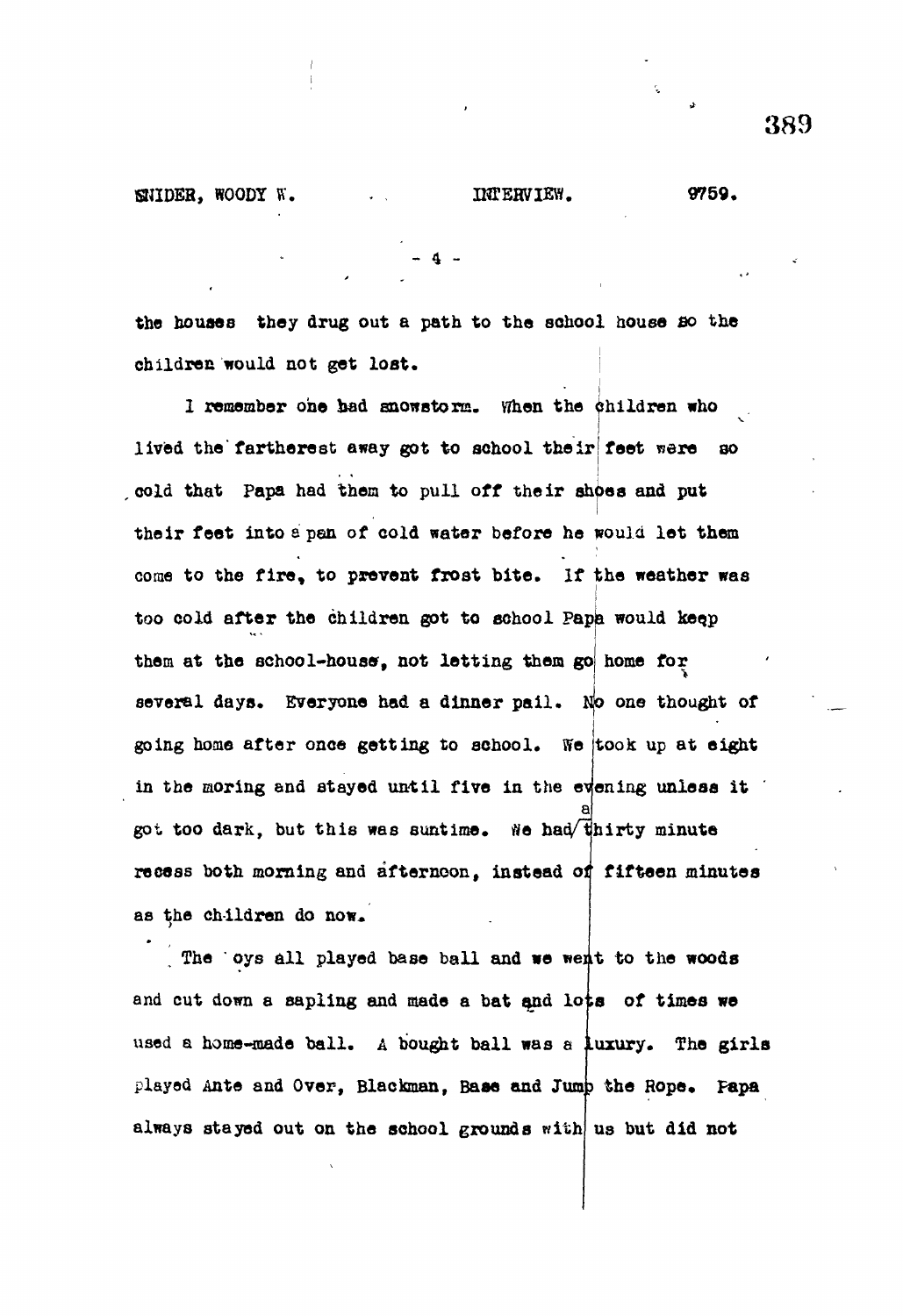- 5 -

enter our games much. He was the best teacher I ever knew. He only had to look across the rooa at a youngester who was misbehaving to have him quiet down. He was co manding in appearance.

"Books" was called by the ringing of a little brass bell. This bell was rung by hand. Every Friday evening a spelling match was held and the public was always invited and could partake of the spelling if they so desired. We used Ray's Arithmetic, McGuffy's Readers and Reeds and Kellogs Grammar. He all used slates and pencils and Papa set a copy on the board for us to all learn to write by or. sometimes he would write a copy on each slate for us to copy. We had corn bread in our dinner pail, also meat and ginger snaps and nuts.

The woods were full of squirrels, opossums, coons and quail .. There was always plenty of home cured meat at home, also. Huckleberries were plentiful in the spring and simmer in the woods and "mother always dried a lot and there was often huckleberry pie. O possums always fattened on haws and -persinmons and their meat was very sweat and fine and we ate a lot of them.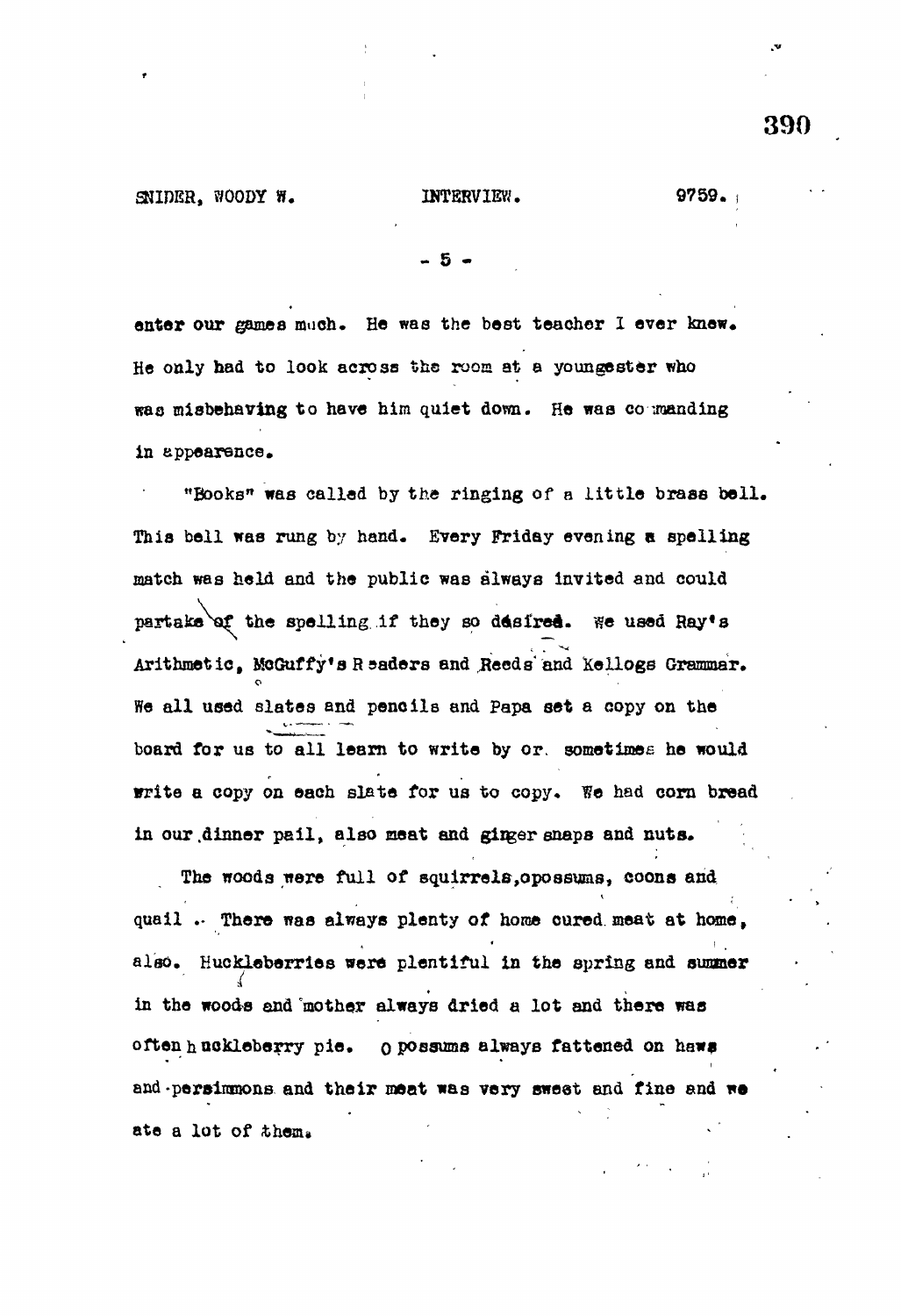- 6 -

There wereho doctors in the country everyone did their own doctoring ..ith home remedies. I do not think they had diseases as we do now. We were all a healthy bunch.

Mother made the home remedies from barks and herbs that grew in the woods and in the garden. I remember there was always a bottle of cough syrup made from the tea of Jeruselum Bark and sseetened with honey, we never minded taking it for it had a good flavor. Peach tree poultices made from boiling peach tree leaves and thickening with meal, were used for swellings of all kinds and sprains.

We were never taught fear of any kind. We were taught never under any circumstances to disturb a tliRuS nest: "The tree never grew too high or the limb too small for me to climb out on to look into a birds nest to see the little birds or to count the eggs and see the color of the eggs.

There were quite-a few poisonous snakes and we killed a good many but were never bitten by one.

We lived by Taylor Mountain once. This mountain broke off abruptly and the Canadian River ran under this high bluff. It seemed to me that this eliff was/quarter of a mile high.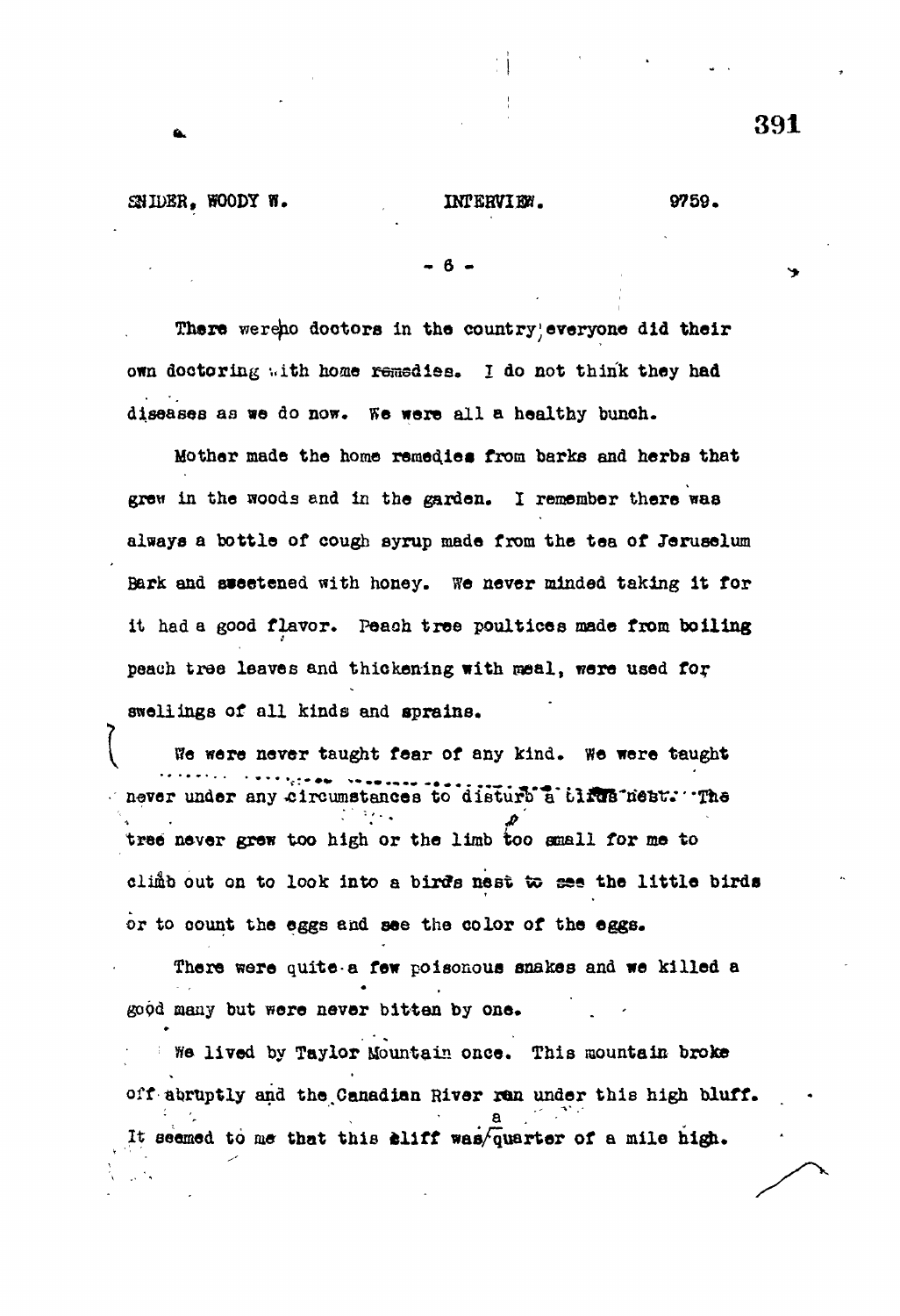**- 7 -**

About half way up the bluff, there was a crag. stuck out where the eagles,always built a nest.

I was very uch interested in this nest and when the river was low would often go and gaze up at it, wishing that I might see into it. I conceived of the plan to climb the mountain and crawl out onto the point and look down into the nest perhaps that way I might get to see the eggs or little eaglets. Accordingly, I climbed the mountain; after I had gotten to the top of the mountain I had to get down on my hands and knees and crawl out onto the point and stretch my neck and head out over the chasm to see down at all. I never realized the danger thitli Thad-ay head eut over-the. mog-and saw how far down it was to the lower: rock and nothing to hold to if I started sliding. I felt really shaky and never tried a trick like that again. When I got home I told my mother about it, I told her she need not bother to make me promise I would never do such a foolish trick again, for I had no intention of a repeating such/performance.

Neighbors would collect together and we would go out to Sans Bois Creek, seining, and stay two or three days at a time.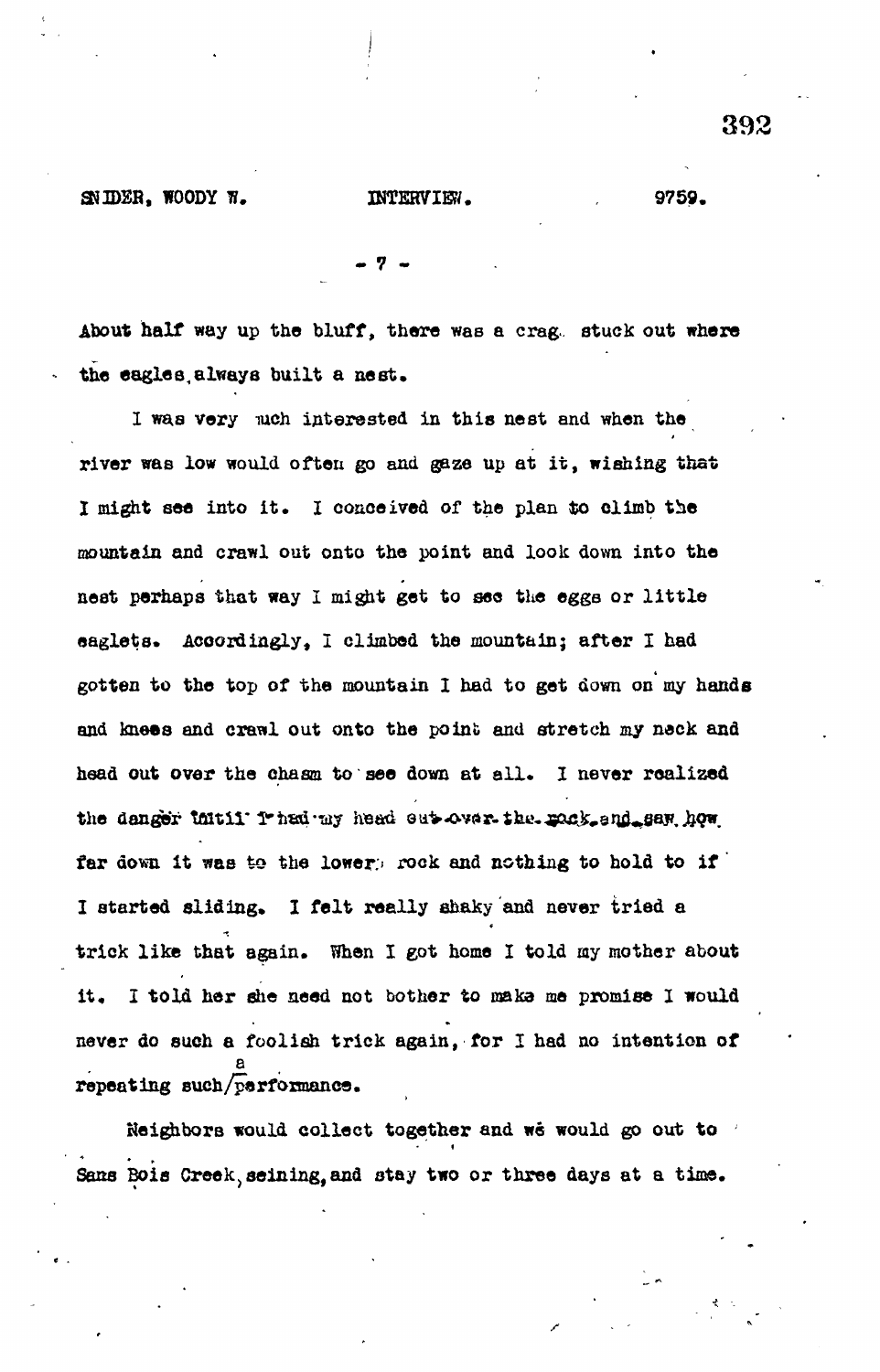**- 8 -**

Mother and the other women would take along their skillets and lids and bread was baked right on the banks of the creek while the fiah were frying.

Every boy in those days hunted and had a hound dog. never had a dog but I always wanted one. There was a man who lived only about one mile from us who had a big raw-boned hound dog that he called Red. This dog could be depended on to never, never chase a rabbit. All of us boys wanted this dog. As the years want by this man decided- to move away and did not want to take this hound dog with him so offered him for sale for \$5.00 to any one. I don't think I had ever seen five dollars at one time in my life. There was not much money in the country. I heard my uncle say he borrowed \$85.00 once to make a crop on and I thought it was a fortune. Mother had a pet pig that had been raised around the home. I got .some corn and tolled that pig the whole mile to the neighbor's space and asked the man if he would take the pig for the hound dog. We made a trade right there. I took my hound dog home to Mother and I had to confess.to Mother, for the whole transaction had been-carried on unbeknownst to my mother who owned the pig.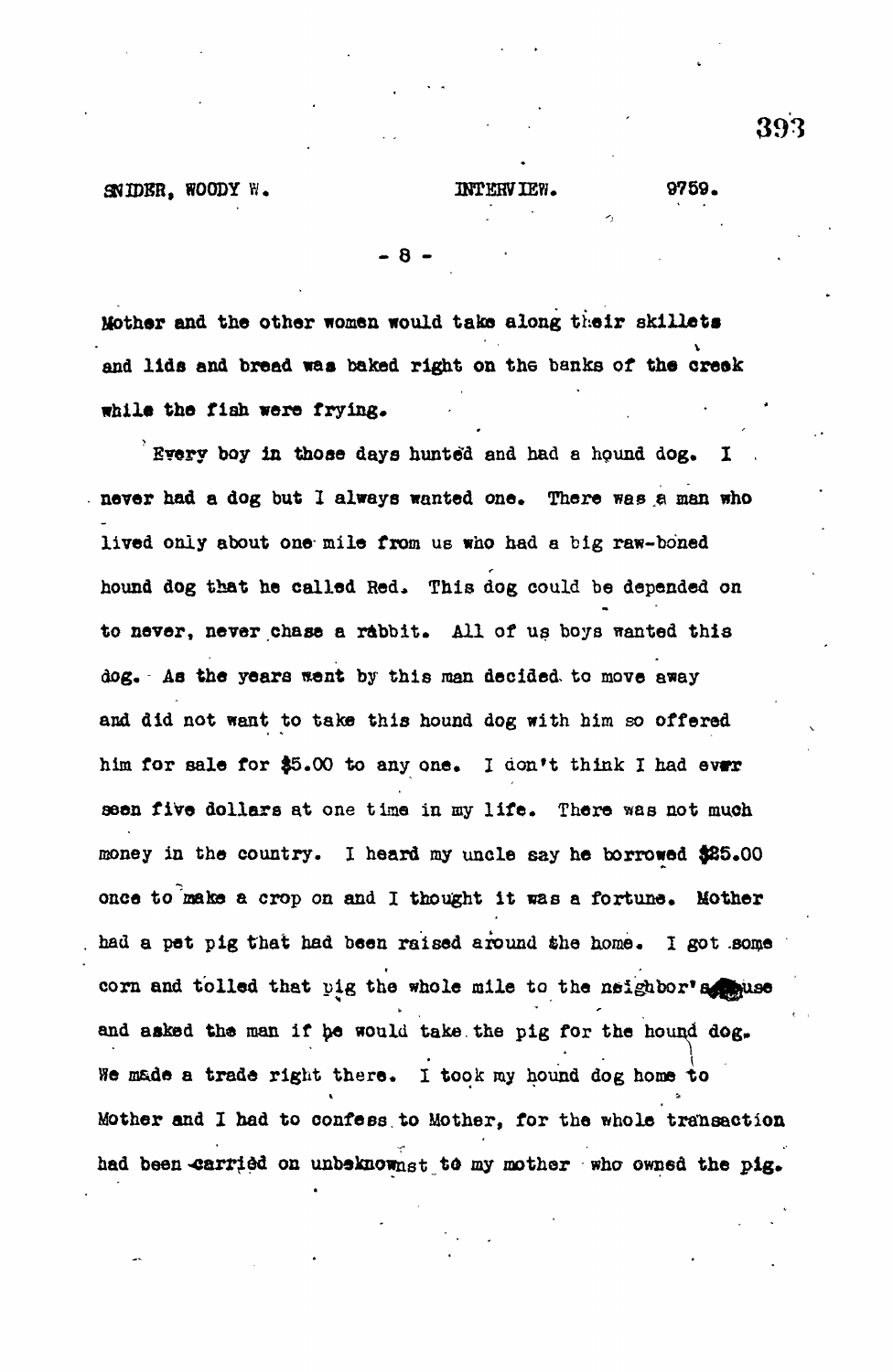**• 9 - .**

**I would not ask her before I took the pig for fear she would say, "No", and I knew if she once said <sup>n</sup>No" I would not dare** disobey here  $\mathbf{r}$  really did want that hound dogs in the hound dogs in the hound dogs in the hound dogs in the  $\mathbf{r}$ **she really knew how very much I wanted that dog fo?, she did not scold me much and me much and me much and me much and me much and me much and me much and me much and me much and me much and me much and me much and me much and me much and me much and me much and me much and me much** if you do not go with him he will go alone. I have heard my hound dog bay a lot of times and know by his bark that he had. **hound dog bay a lot. of times and know "by his bark that he had. treed something and go several miles po see that it was and relieve him, for he KOUICL always have something treed when he** barked.

**My grandfather was a doctor back in Arkansas and he always said, "Ramekber son, every hant in the world has a reasonable explanation for its appearance." I have made it my business all my life to run down "Uaint Stories" and always found them out. Once Grandfather was away • frou home and had to go through a dark woods past an old graveyard that was supposed to be haunted to get home. As he nesced the graveyard he began to think about it. Sure enough, away back under the trees it looked like two women with long billowing white robes out walking among the trees. Grandfather got down and tied his horse at the gate and went in to investigate.**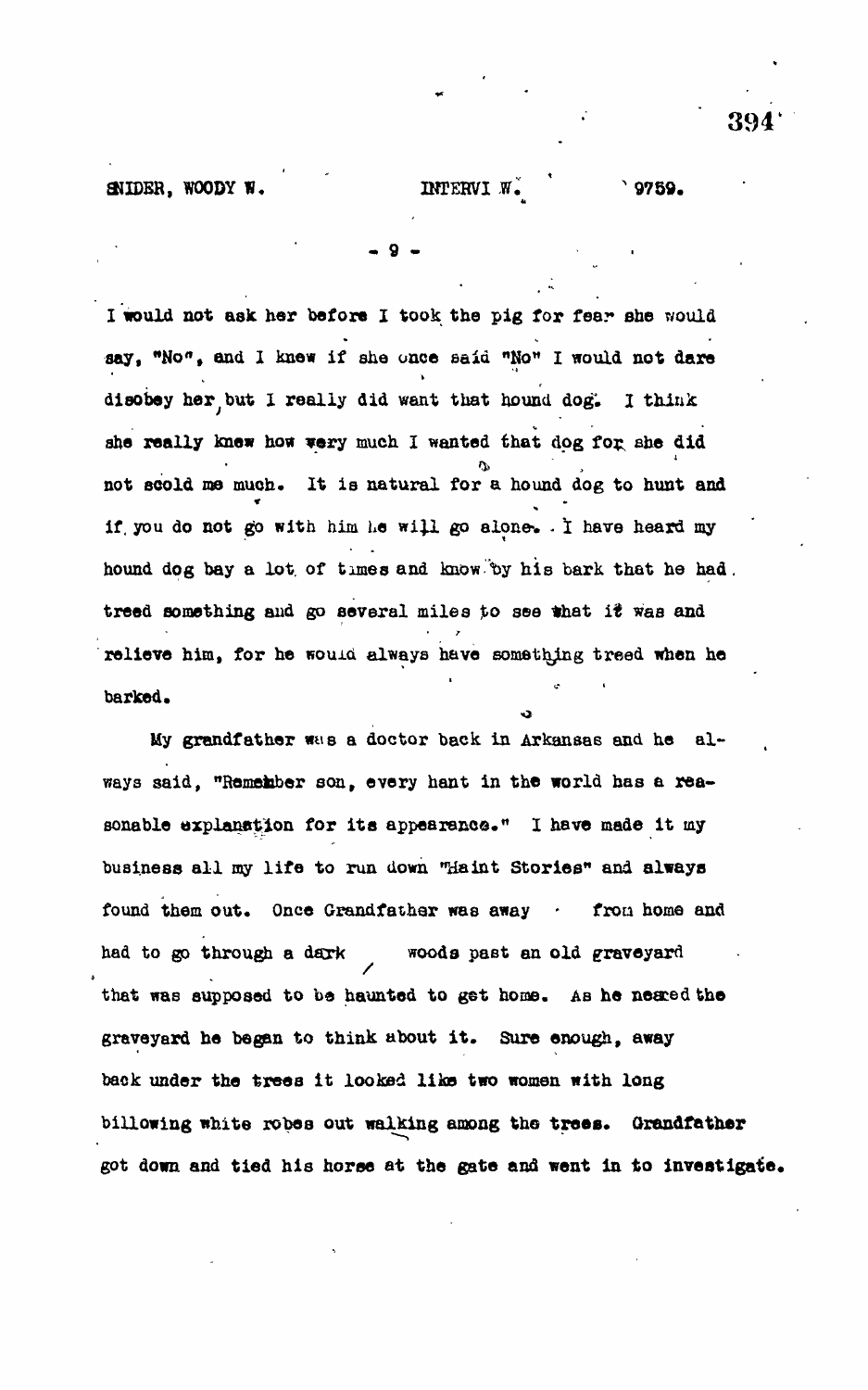forth in front of *\** the 3ta£e«

395

۰,

It was two old sheep grazing on the grass among the stones. There was a church house supposed to be haunted, so as Grandfather was passing it one night after .aidnight on the. **Hay** to see a patient he remembered to look and sure enough. it looked like u wonan dressed in white waving her'arms *<* walking to and fro across the rostrum inside of the church. **; I** Grandfather reined his horse around to tho side jf the church  $\mathbf{A}$ and with the window use  $\sigma$ contract tree had oeen allowed to  $\alpha$ house and was about ten feat high. On moonlight nights when the wind blew and the tree «aved it made tha shadow *{p* back and

 $10$ .

^hure were rail fences everywhere and there were a great many weird tales told about these corners. Once when Grandmany weird tales to tale about the about theat corners. Once the about theat corners of the corners of the cor father .was riding along he heard a terribl e sound coming from the comer of the fence quite a bit ahead of hin. His horse  $\mathcal{A}$ heard *i\* too, and refused to go on toward the noise. He got-\* down and, tying the horse, he went on a foot. He found a negro had taken several rail's and laid them across from one side of the feature to the other to the other to aek» a kind of a kind of a kind of a kind of a down on this bunch of rails amu gone to sleep and was snoring.

**A**